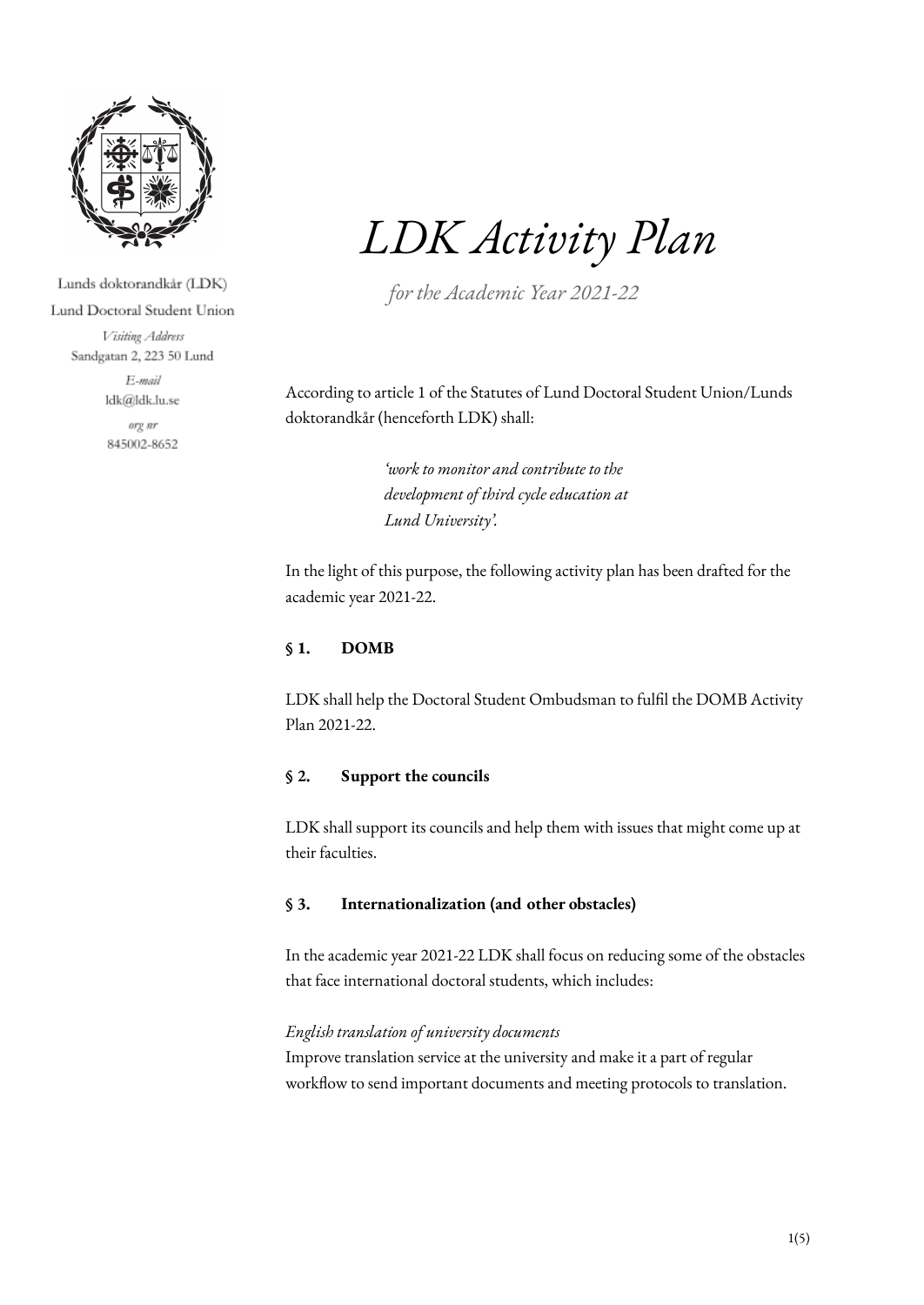

Establish good courses in Swedish available during working hours. There is a need for a fair and uniform access to this across faculties.

## *Bi-lingual meetings*

*Swedish courses*

Work towards a broader acceptance of speaking English at formal meetings at the university, while at the same time encouraging PhD students to make use of the opportunity to learn Swedish.

#### *Other support*

Many PhD students have to work in Latex for their scientific output given traditions in their field. However, the templates from Media Tryck and other templates provided by the university do not support this writing environment, so PhD students writing in Latex can not get help for the layout of their thesis and also need to figure out for themselves how to apply the university template when doing posters, presentations and other outputs benefitting from using the official university layout.

## **§ 4. Supervisor education**

The central level research education board (FUN) has on its activity plan to investigate and hopefully improve the education given to supervisors of PhD students. LDK shall take an active role in this work as improvements in this field would lead to a quality improvement of our education. Specifically in reminding FUN about this topic, and to carry out the recommendations arrived at by the "arbejdsgrupp" on supervisor education.

# **§ 5. Coherent f unctioning of Ordförandekollegiet-Doktorand (OK-DK)**

To reduce the workload of the Executive Director of External Affairs of LDK (**§ 8**), OK-DK meetings have been implemented where chairs of LDK, Teknologkåren (TLTH) -Dokt and the LUS Presidium discuss doctoral education questions. These approximate 1 hour meetings precede the regular OK meetings on every Friday that start from 9:00 traditionally. LDK Presidium shall preserve this structure and continue to participate in these meetings carrying the decisions and feedback from the councils, Board and Governing Assembly.

## **§ 6. Coordination with LUS on doctoral questions**

LDK, being a doctoral student council, shall continue to represent the doctoral interests and concerns to LUS Presidium.

Lunds doktorandkår (LDK) Lund Doctoral Student Union Visiting Address Sandgatan 2, 223 50 Lund E-mail ldk@ldk.lu.se org nr

845002-8652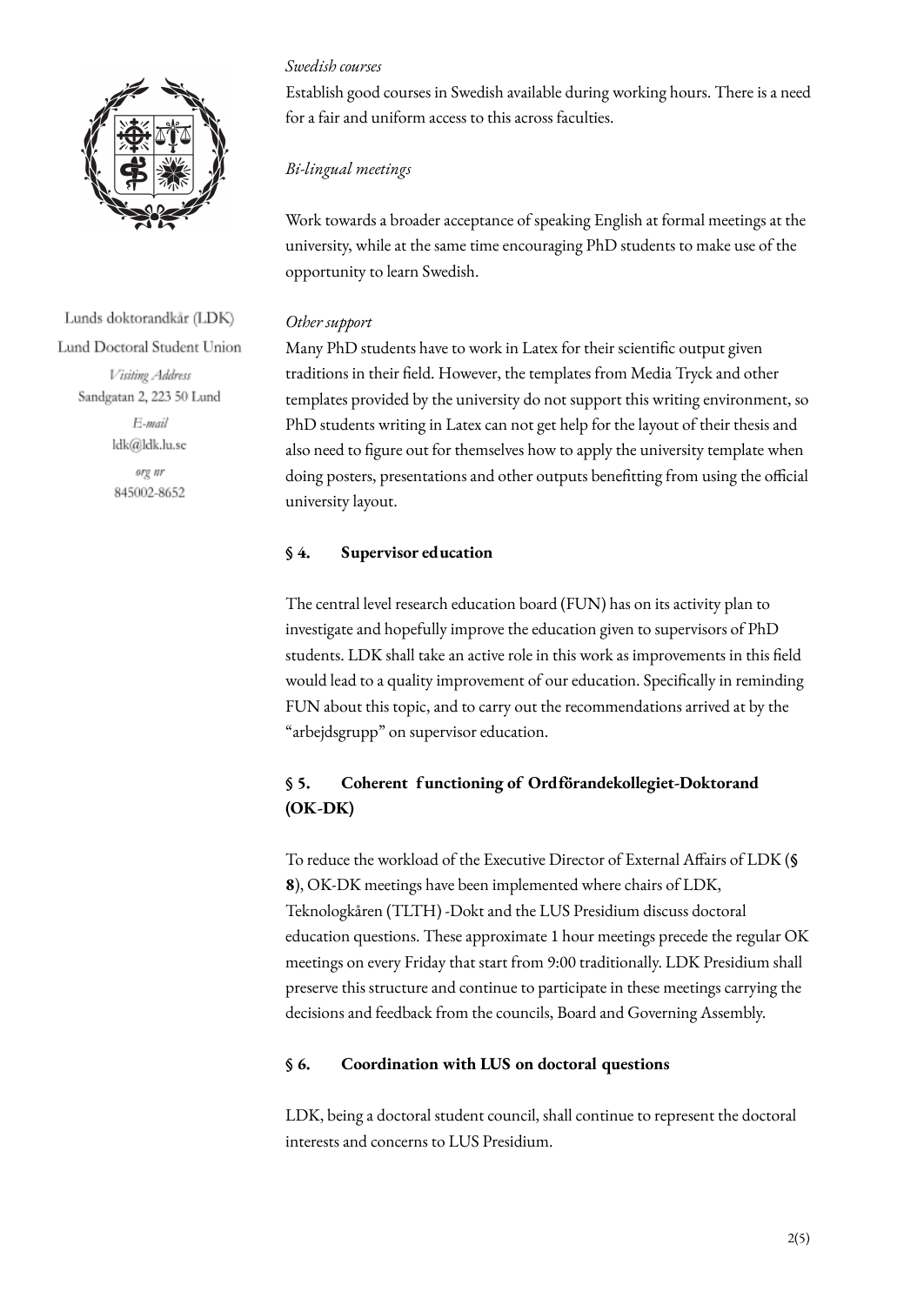

Lunds doktorandkår (LDK) Lund Doctoral Student Union

> Visiting Address Sandgatan 2, 223 50 Lund E-mail

ldk@ldk.lu.se org nr 845002-8652

## **§ 7. Transparent and predictable Covid-19 prolongation for doctoral students**

To follow through the 9 main recommendations from the *Survey report on the effects of the Covid-19 pandemic on doctoral students at Lund University,* LDK shall continue to open and follow through discussions with the central and faculty administrations for granting fair and transparent prolongation to doctoral students.

LDK shall also continue to open dialogues on improving mental health and providing blanket prolongation to doctoral students at the central and national level.

# **§ 8. Collaboration with Teknologkåren vid LTH (TLTH) -Dokt on general doctoral questions**

Following the productive collaboration with TLTH and Dokt chairs in the year 2020-21, LDK shall continue to collaborate with them on shared doctoral questions of interest.

# **§ 9. Transparent and predictable prolongation of doctoral employment due to doctoral council roles**

All doctoral students should, if they so wish, be able to take part in the work of LDK and its councils, regardless of their employment situation. LDK shall therefore:

- improve the information to doctoral students regarding prolongation after commitments and other LDK related commissions of trust,
- work to improve the knowledge among the faculties and supervisors about student union work,
- ensure that the guidelines for prolongation properly reflects the workload, and

work for a predictable and transparent prolongation infrastructure,

work to ensure that all PhD students can get a yearly prolongation report, so that they do not have to wait till the very end of their education to discover exactly how much prolongation that will be awarded.

# **§ 10. Doctoral rights and career planning**

It is unclear what rights and obligations PhD students have, and even their supervisors are often unaware of this. There is a need for a comprehensive compilation of these laws, regulations and policies. Further, the salaries are not equal for all PhD students and future career paths are not equally accessible. LDK shall therefore: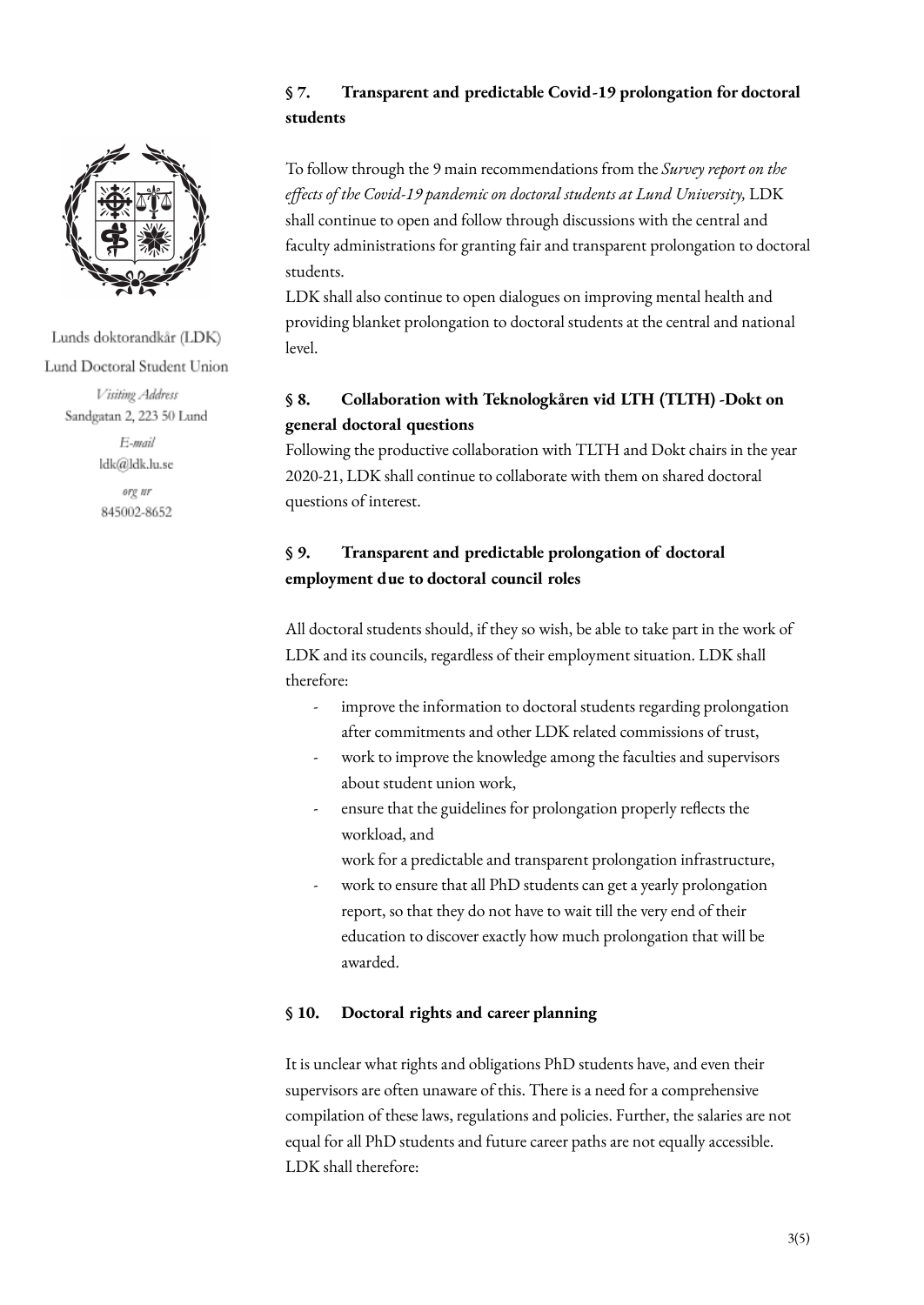

Lunds doktorandkår (LDK) Lund Doctoral Student Union

> Visiting Address Sandgatan 2, 223 50 Lund

> > E-mail ldk@ldk.lu.se

org nr 845002-8652

- work on having the university compile a list of rights and obligations to new PhD students, so it is clear what they can demand and should supply. LDK shall review and collaborate, but not take the responsibility for its production.
- keep in touch with the trade unions on topics such as departments PhD students receiving different salaries for the exact same job. This is a trade union question, but of general interest to LDK.
- strive for having a clearer academic career path for the PhD students, as currently it can be discouraging. In particular there is a gender issue that needs to be solved.

#### **§ 11. Canvas as an information platform**

LDK has asked the Canvas project group in the year of 2019-20 to create a LDK "course" in canvas where all PhD students automatically are put in when they get hired or register as active PhD students. This should enable LDK to have an information repository where HOW-TOs, FAQs, announcements and other information can be put and made available. The advantage of this is that it will be easy for PhD students to look up information for themselves. Some PhD students will even stumble upon LDK when they go into Canvas for the first time. This has been a dormant subject during the term 2020-21 and LDK plans to follow up on this in the term 2021-22. This can be coordinated with TLTH-Dokt as well, given the Board agrees.

## **§ 12. Sustainable LDK Presidium workload**

Working in LDK Presidium entails a huge workload. The Presidium of 2021-22 should evaluate what tasks are necessary. Some of the traditional tasks are the following:

- represent doctoral students' perspective in the Research Board as well as the Research Programmes Board, *1 day per month,*
- represent LDK at LUS' Governing assembly (LUS Ting), *1 day per month,*
- take active part in LUS' nomination committee, *14 days or more during the year*
- appoint representatives to the university-wide boards and councils that are constituted through LUS' elections, *variable workload*.

All of these tasks require Swedish language skills, and thus falls on the external director, which is an unreasonable large work burden. LDK shall consider if these tasks could be cut down and not attend everything.